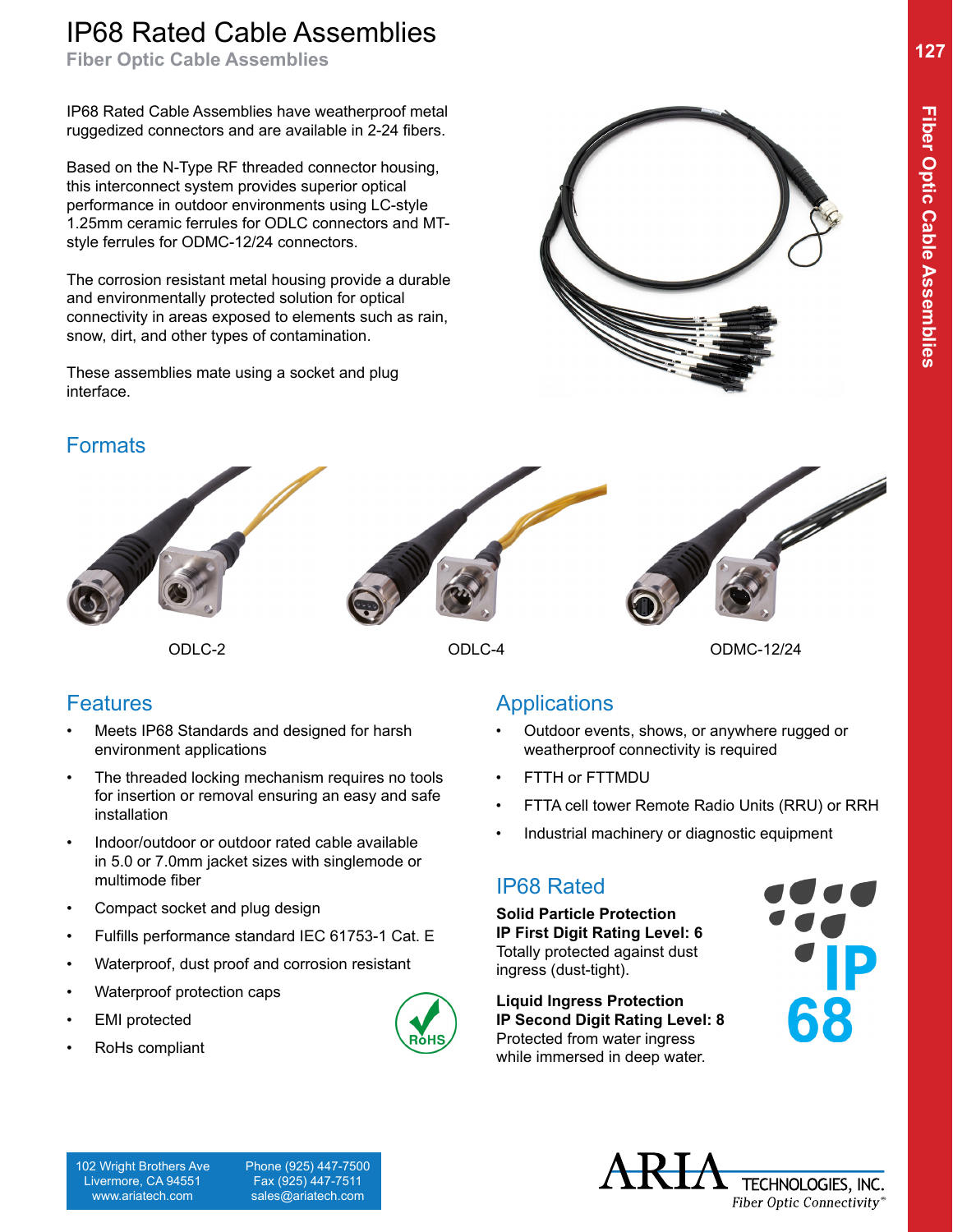# IP68 Rated Cable Assemblies

**Fiber Optic Cable Assemblies**

#### **Specifications**

| <b>Housing Material</b>                           | Nickel-Plated Brass                                        |
|---------------------------------------------------|------------------------------------------------------------|
| <b>Plug Mechanical Performance</b>                | $\leq$ 800 N Tensile Load and $\leq$ 30 N Static Side Load |
| <b>Socket Mechanical Performance</b>              | $\leq$ 30 N Tensile Load                                   |
| <b>Installation Torque Force</b>                  | Min. 1 Nm and Max. 2 Nm                                    |
| Operating Temperature (IEC 61300-2-22)            | $-40$ up to $+85$ °C                                       |
| <b>Mating Durability</b>                          | 1000 Cycles                                                |
| Ingress protection (mated) (IEC 60529)            | IP 68                                                      |
| Salt mist (IEC 61300-2-26)                        | Passed 30 days                                             |
| <b>Vibration (IEC 61300-2-1)</b>                  | Passed 10 to 500 Hz/10 g                                   |
| Shock (IEC 61300-2-9)                             | Passed 100 g                                               |
| <b>ODLC-2/4 Insertion Loss (IEC 61300-3-34)</b>   | Typical: $\leq 0.20$ dB, Max: 0.35 dB                      |
| <b>ODMC-12/24 Insertion Loss (IEC 61300-3-34)</b> | Typical: $\leq$ 0.35 dB, Max: 0.45 dB                      |
| <b>ODLC-2/4 Return Loss (SM Only)</b>             | Typical: -55 dB, Max: -50 dB                               |
| <b>ODMC-12/24 Return Loss (SM Only)</b>           | Typical: -65 dB, Max: -60 dB                               |

### Socket and Plug Interface Mating







Mount the socket, remove the dust caps, align the keys, insert the plug, and tighten the nut.

### Accessories



Click Cleaner for ODLC Connectors P/N: 12910



Security Sleeve and Tool to Prevent Unauthorized Disconnections P/N: ODLC-SECURITYSLEEVEKIT



Click Cleaner for ODMC Plug Connectors P/N: IBC-ODMC-P



Extra ODLC/ODMC Plug Dust Cap P/N: ODLC-PLUG-DUSTCAP

Click Cleaner for ODMC Socket Connectors P/N: IBC-ODMC-S

÷



Extra ODLC/ODMC Socket Dust Cap P/N: ODLC-SOCKET-DUSTCAP

102 Wright Brothers Ave Livermore, CA 94551 www.ariatech.com

 Phone (925) 447-7500 Fax (925) 447-7511 sales@ariatech.com